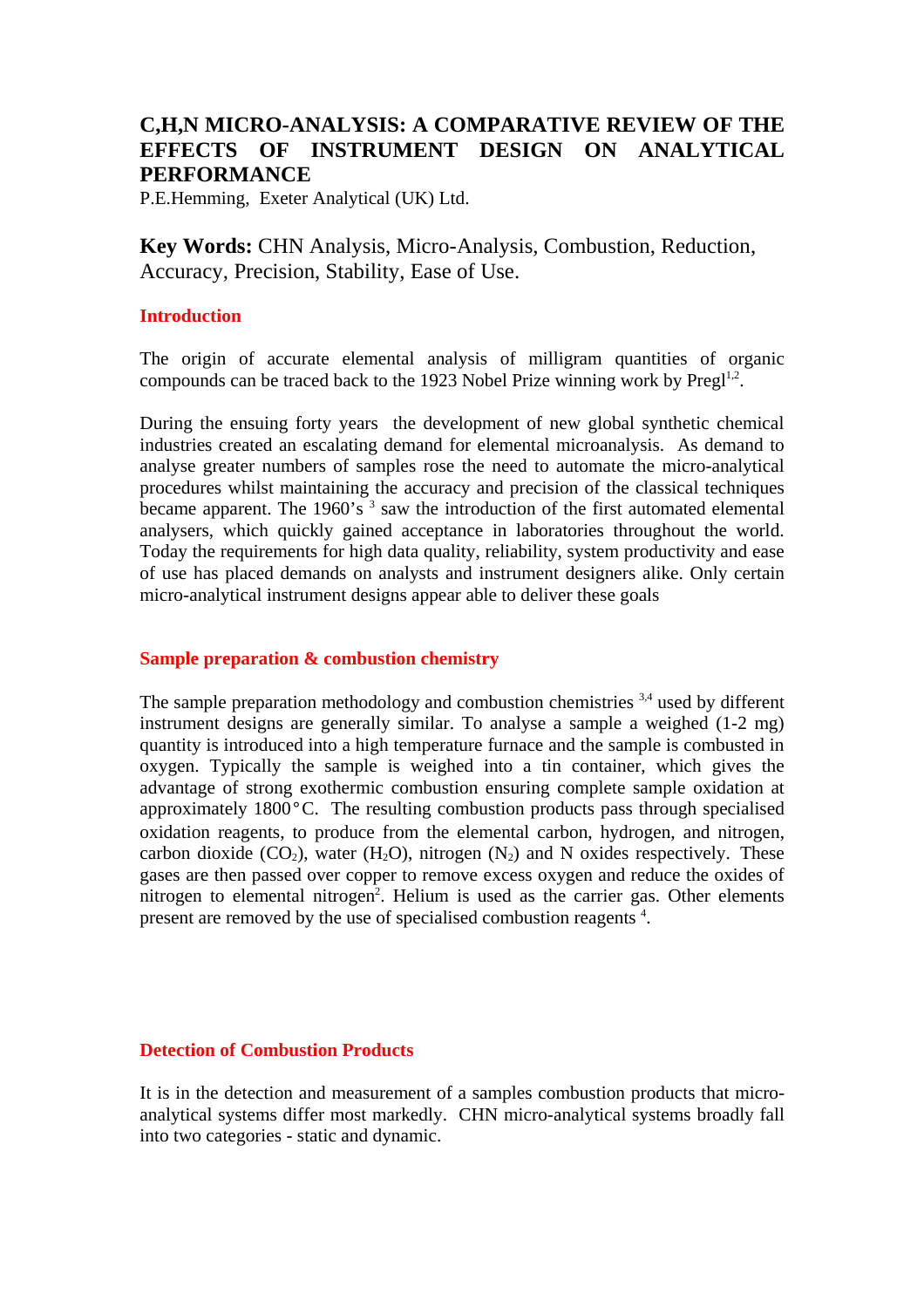#### *Static system*

In a static system (Figure 1) the sample is introduced via a ladle into the combustion tube into a pure oxygen environment, after combustion has occurred the sample residue is removed from the combustion tube. The mixture of combustion products  $(CO<sub>2</sub>, H<sub>2</sub>O$  and  $N<sub>2</sub>$ ) is pulsed into a mixing chamber to ensure a homogeneous mixture at constant temperature and pressure. The procedure of pulsing the combustion products into the mixing chamber speeds up the formation of a homogenous mixture which contributes to faster analysis times. The pressure of the mixture is typically monitored by a pressure transducer and a known volume of the product mixture released when a pre-set pressure is reached (e.g. 1500mm Hg). This known volume of combustion mixture then passes through a series of traps where  $H_2O$  and  $CO_2$  are completely absorbed, with high precision thermal conductivity detector filaments located before and after each absorption trap (Figure 2). The difference between the output of each set of detectors before and after absorption can be seen to be proportional to the trapped component and hence the quantity of carbon and hydrogen in the original sample can be determined. The remaining component of the combustion products i.e. nitrogen, is measured with reference to pure helium carrier gas, the difference in thermal conductivity being proportional to nitrogen content. Detection is in the steady state and thus highly accurate and precise. Static systems have been proven to be highly reliable in 1000's of installations worldwide.

# **Figure 1: CHN Micro-analytical system (layout schematics)**





G.C. Column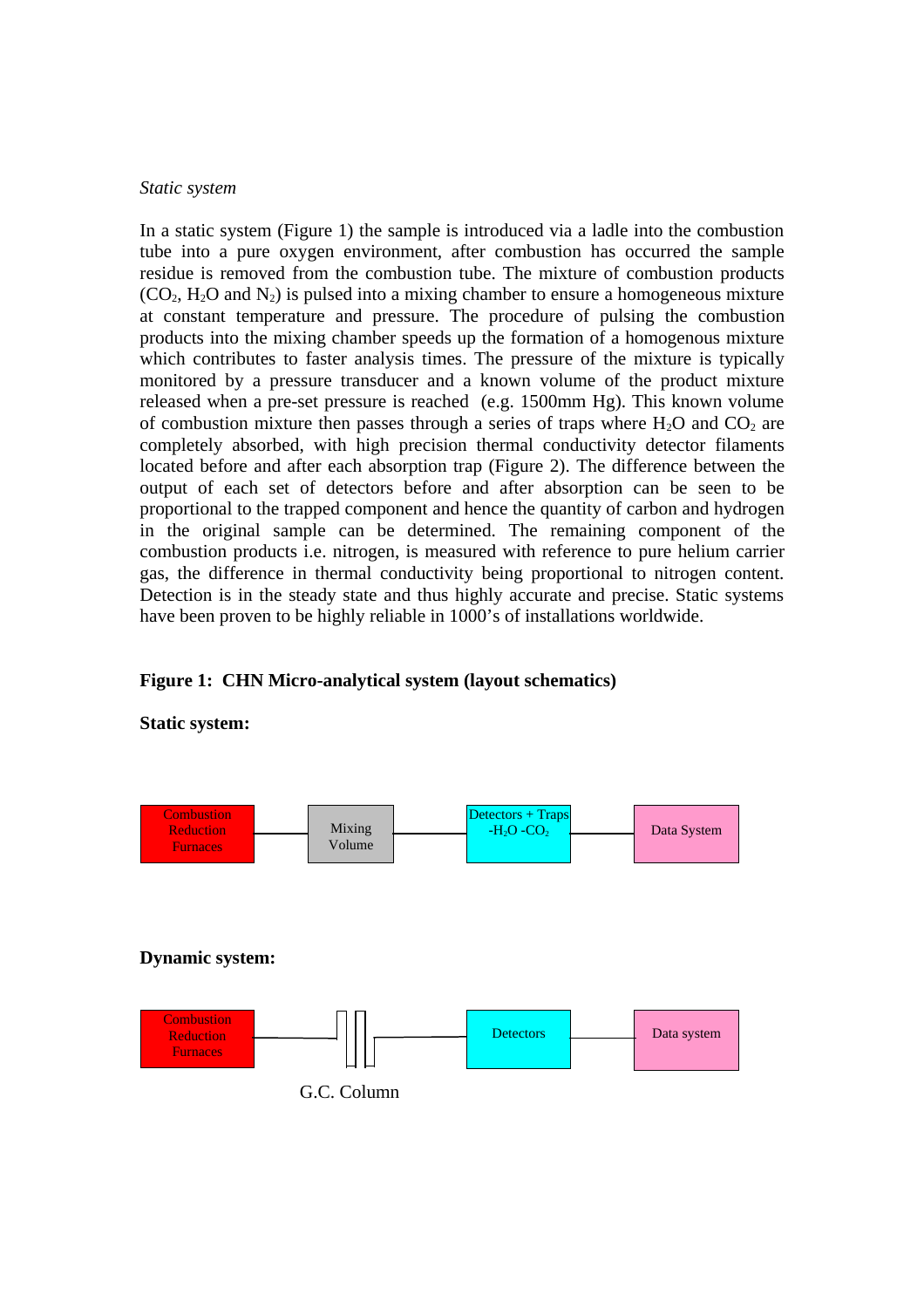# **Figure 2: CHN micro-analytical system – Trap Chemistry**

6 H<sub>2</sub>O + Mg (ClO<sub>4</sub>)<sub>2</sub> - Mg (ClO<sub>4</sub>)<sub>2</sub> . 6 H<sub>2</sub>O

 $CO<sub>2</sub> + 2$  NaOH  $\longrightarrow$  Na<sub>2</sub>CO<sub>3</sub> + H<sub>2</sub>O

The remaining nitrogen is referenced against pure helium.

*Dynamic system*

In a dynamic system the sample is dropped via gravity into the combustion tube at a predetermined time to meet with an oxygen enriched atmosphere. The mixture of combustion products  $(CO_2, H_2O$  and  $N_2$ ) is then passed through a gas chromatographic column to separate the components resulting in a gas chromatogram of three peaks eluting in the order of  $N_2$ ,  $CO_2$ , and  $H_2O$  (Figure 1). In dynamic systems measurement is of the integrated area under an eluting gas chromatogram peak The subsequent signals are measured and referenced against compounds of known CHN content. Loss of precision can however occur in dynamic systems for reasons including samples with high hydrogen content often lead to tailing of the  $H_2O$  peak; larger sample weights can give poor chromatographic separation (unresolved peaks) and gas chromatographic column efficiency decreases over time. By comparison in a static system the  $CO_2$ ,  $H_2O$  and  $N_2$  are determined by a simple linear voltage measurement of a steady signal that provides constant high precision.

# **The advantages and disadvantages of different instrument designs**

Increasingly today analysts are looking for improved data accuracy, precision and long-term stability when determining CHN content to comply with more stringent quality practises. Currently there are three types of elemental analyser on the market, these are dynamic, hybrid and static measurement systems, all of which can be demonstrated to produce accurate and precise data. However, the consequences of these design differences start to show when the analysers are run in real laboratory environments.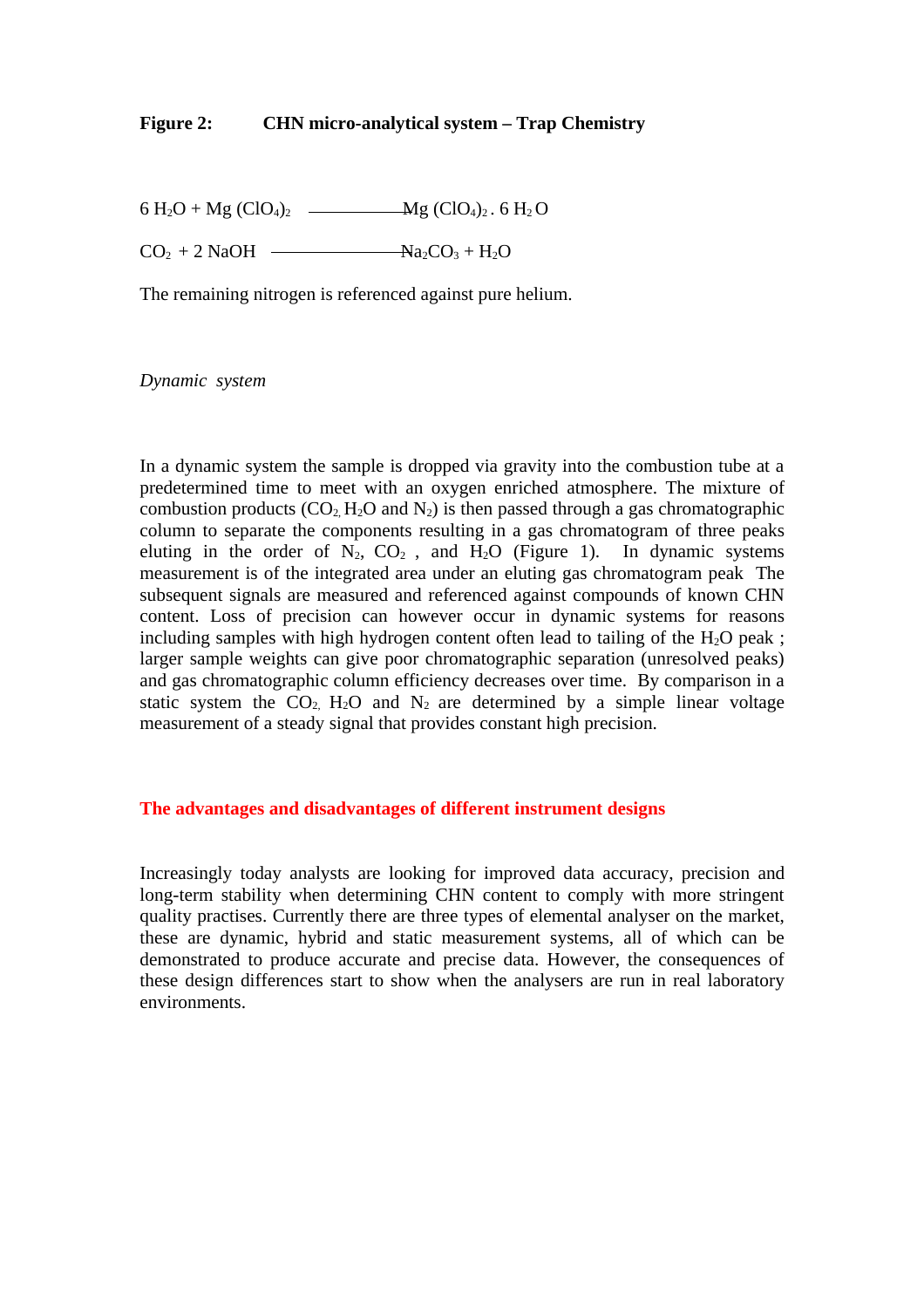### *Combustion orientation*

A notable design difference between the three types of systems is the orientation of the combustion furnace. While the static design has a horizontal combustion furnace, all the others operate with a vertical arrangement. The horizontal furnace arrangement enables the sample to be introduced into the combustion tube on a quartz ladle, which critically enables the removal of all sample residues after combustion. In a vertical furnace arrangement the samples are combusted on top of previously combusted samples. This difference is a major factor contributing to the advantages of a static system with a horizontal furnace over both the dynamic and hybrid designs.

When a laboratory undertakes to carry out a CHN analysis on a sample, the purpose of the analysis is to acquire a set of analytical data representative of that sample. There is no analytical justification to combust a sample on top of previously combusted samples as it can lead to inferior analytical data. The build up of sample residue in the combustion zone of vertical furnace systems considerably increases the potential for poor analytical data. Consequently long-term stability is compromised and spurious results are likely to be generated due to memory effects from certain sample types. As the residue collects in the combustion tube (Figure 3) the flow characteristics of the combustion tube change, this change is particularly important when applying such changes to dynamic type systems as these systems depend on constant gas flow. Any changes in gas flow have a direct effect on calibration characteristics and stability.

# **Figure 3: Effect of combustion tube orientation on residue build-up**

# *Vertical furnace configuration*





Point of residue build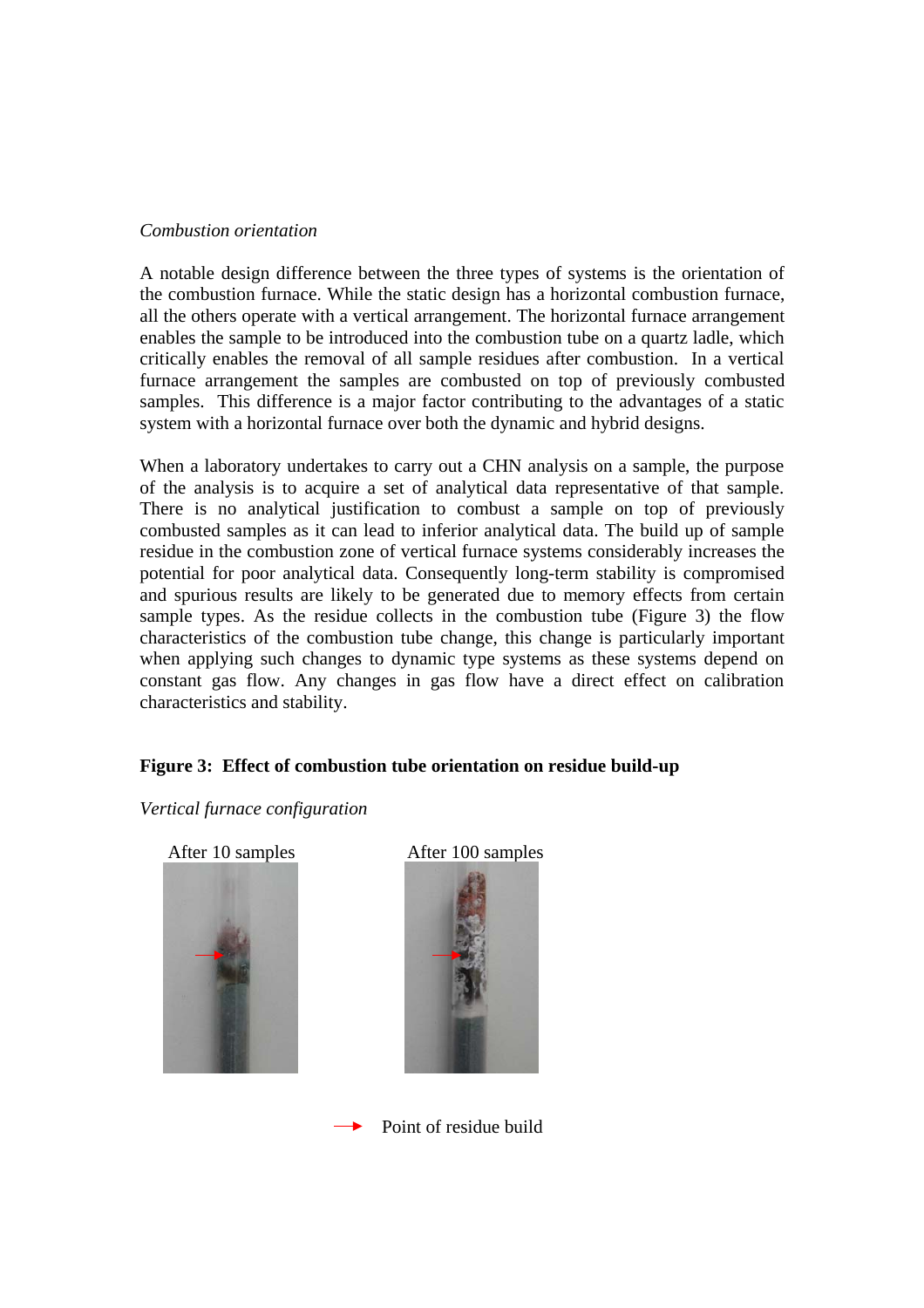# *Horizontal Furnace configuration*



 $\rightarrow$  Point of residue build up

The build of sample residue is a particularly important consideration where a sample combusts slowly or where a large volume of residue is produced by each sample such as is found in filter analysis. A common example of a slowly combustible material are the carbon fibres found in many modern day composite materials. The combustion of carbon fibres is not only a function of temperature but also of time. Vertical furnace analysers typically do not combust refractory type materials such as carbon fibres very well, because insufficient time exists in the dynamic process for complete combustion. This is easily demonstrated if a blank is run directly after a refractory sample such as carbon fibres. In such instances it is found in vertical systems that the blank values are elevated due to the sample that was left in the residue from the initial combustion now combusting along with the next sample, in this case a blank. The consequences for effects on sample data are obvious. In a horizontal furnace design memory effects such as the carbon fibres example above do not occur. Firstly, the residue is removed between the analysis of samples thus preventing memory effects. Secondly in horizontal systems such as the CE440 from Exeter Analytical<sup>5</sup>, complete control over the combustion process enables the analyst to extend combustion time and oxygen flow to ensure total sample combustion.

#### **Experimental and discussion**

A series of experiments were carried out to test a commercial horizontal furnace elemental analyser, in this case an Exeter Analytical CE440, in the key areas that contribute to give operational benefit to the micro-analytical user.

- \* Accuracy and Precision
- \* Instrument stability
- \* Demanding sample types
- \* Ease of use.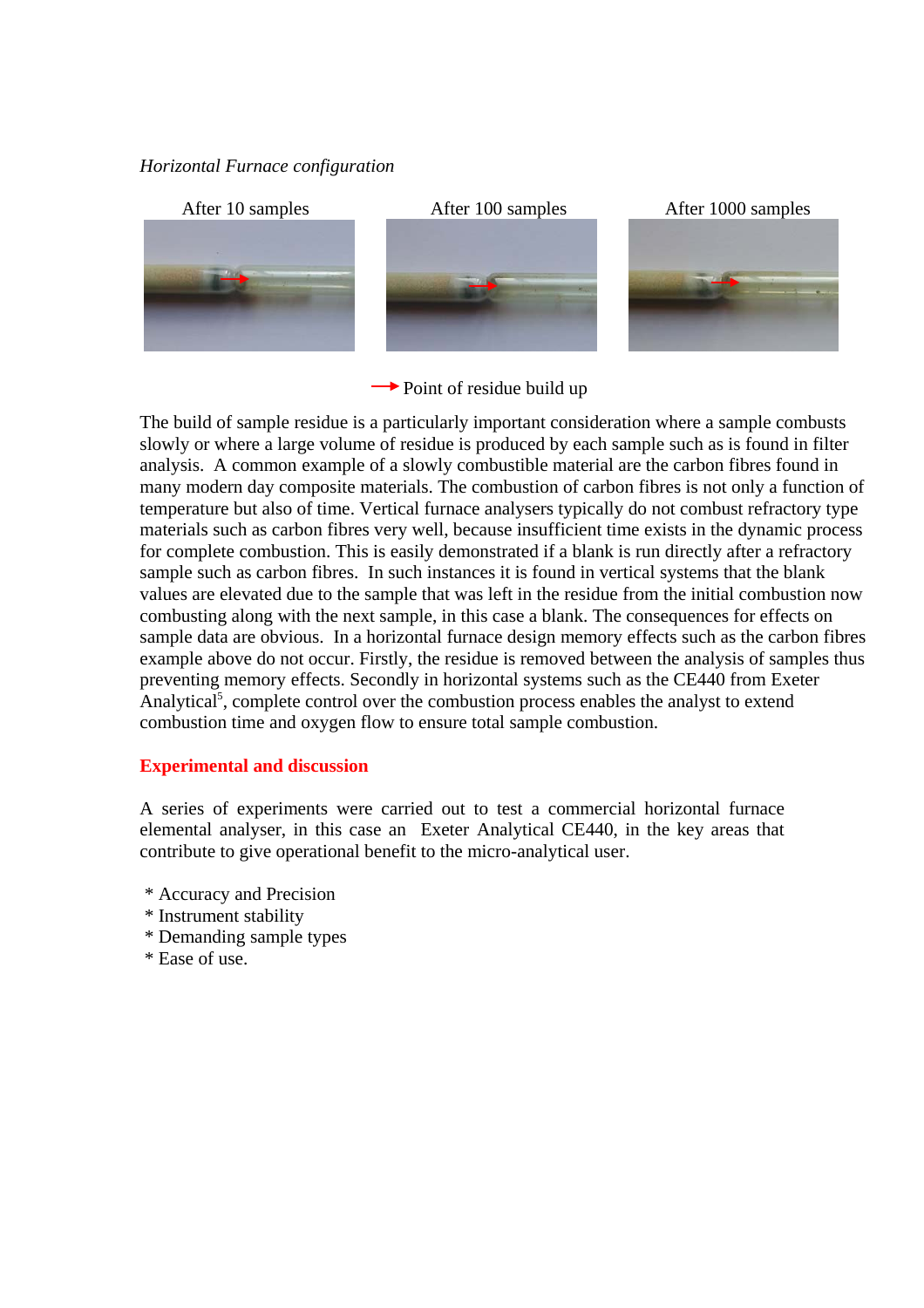# *Accuracy and precision*

The most important criteria for CHN analysis in the majority of analytical laboratories are for optimal accuracy and precision across a wide range of sample types. With constant pressure to increase laboratory productivity an analyst does not want to set up their analyser with different operational parameters for every different sample type they come across.

In the UK, the independent Royal Society of Chemistry, MicroAnalytical Group regularly runs programs to study achievable data accuracy and precision on currently available micro-analytical instruments located in real working laboratories. Figure 4 shows a set of data, run on an Exeter Analytical CE440, used by the MicroAnalytical group as the benchmark for accuracy and precision testing.

| Sample Run                   | $\%C$ | %H   | $\%N$ |
|------------------------------|-------|------|-------|
|                              | 65.43 | 6.72 | 8.45  |
| $\overline{2}$               | 65.47 | 6.73 | 8.45  |
| 3                            | 65.47 | 6.72 | 8.48  |
| 4                            | 65.45 | 6.70 | 8.44  |
| 5                            | 65.44 | 6.72 | 8.47  |
| 6                            | 65.50 | 6.72 | 8.52  |
| $\overline{7}$               | 65.52 | 6.70 | 8.52  |
| 8                            | 65.48 | 6.70 | 8.49  |
| 9                            | 65.45 | 6.70 | 8.48  |
| 10                           | 65.49 | 6.71 | 8.48  |
|                              |       |      |       |
| <b>Mean Values</b>           | 65.47 | 6.71 | 8.48  |
| <b>Theoretical Values</b>    | 65.44 | 6.71 | 8.45  |
| <b>Deviation from theory</b> | 0.03  | 0.00 | 0.03  |

# **Figure 4: Accuracy and precision (horizontal furnace design)**

**Operating details**: Combustion temperature 975°C; Reduction Temperature 600°C; Oven temperature 81°C; Combustion time 60 seconds; Weighing capsules high purity tin; calibration standard OAS Acetanilide

The test data in Figure 4 can be clearly seen to satisfy one standard deviation from the theoretical values of the test compound accepted as true values. The routine achievability of producing such data quality highlights the excellent accuracy and precision available from a horizontal furnace design.

A horizontal furnace design elemental analyser has been number one in terms of accuracy and precision in the last three independent Royal Society of Chemistry, MicroAnalytical group tests. In the last test the Exeter Analytical CE440 took positions 1, 2  $\&$  3 in terms of best analytical data<sup>6</sup>.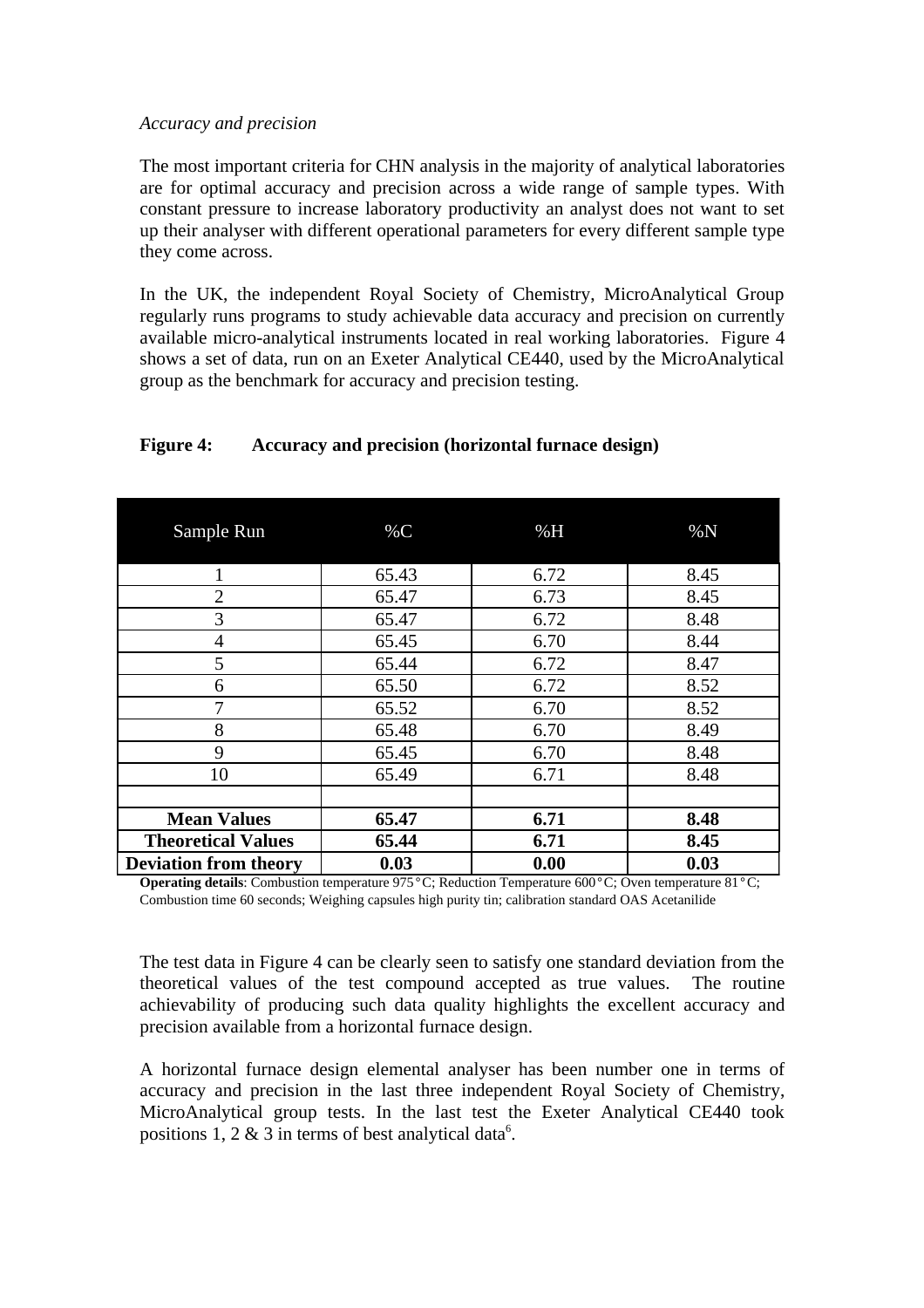#### *Instrument Stability*

Nearly all commercially available microanalysis instruments can be demonstrated to give acceptable data accuracy and precision on selected samples. However, a truer reflection of the real data quality an analyst can expect in working laboratory conditions may be demonstrated in a longer-term stability test. Straying outside acceptable limits of data accuracy and precision not only can cause loss of data quality, but also can markedly increase the time spent in sample re-runs and recalibration.

To test the longer-term stability of the Exeter Analytical CE440 in real laboratory conditions, a run of samples were placed in the system and the calibration constants calculated. The calibration constant relates the number of microvolts detected to each microgram of element. A run of 60 samples (including 11 standards) were analysed under normal conditions. To maintain an accuracy of 0.3% absolute the maximum deviations of the calibration constants allowed should be approximately C=0.08, H=2.75, N=0.22. The data in Figure 5 run on the Exeter Analytical CE440 shows that all the calibration constants easily within meet these criteria.

| <b>Carbon Calibration Factor</b> | Hydrogen calibration<br>factor | Nitrogen calibration factor |
|----------------------------------|--------------------------------|-----------------------------|
| 21.18                            | 66.68                          | 7.52                        |
| 21.16                            | 66.73                          | 7.53                        |
| 21.17                            | 66.74                          | 7.51                        |
| 21.19                            | 66.50                          | 7.51                        |
| 21.18                            | 66.20                          | 7.50                        |
| 21.17                            | 66.14                          | 7.50                        |
| 21.18                            | 66.14                          | 7.49                        |
| 21.16                            | 65.92                          | 7.48                        |
| 21.18                            | 66.42                          | 7.50                        |
| 21.18                            | 66.30                          | 7.51                        |
| 21.18                            | 66.77                          | 7.52                        |

# **Figure 5: Horizontal Furnace instrument stability.**

**Operating details:** Combustion temperature 975°C; Reduction Temperature 600°C; Oven temperature 81°C; Combustion time 60 seconds; Weighing capsules high purity tin; calibration standard OAS Acetanilide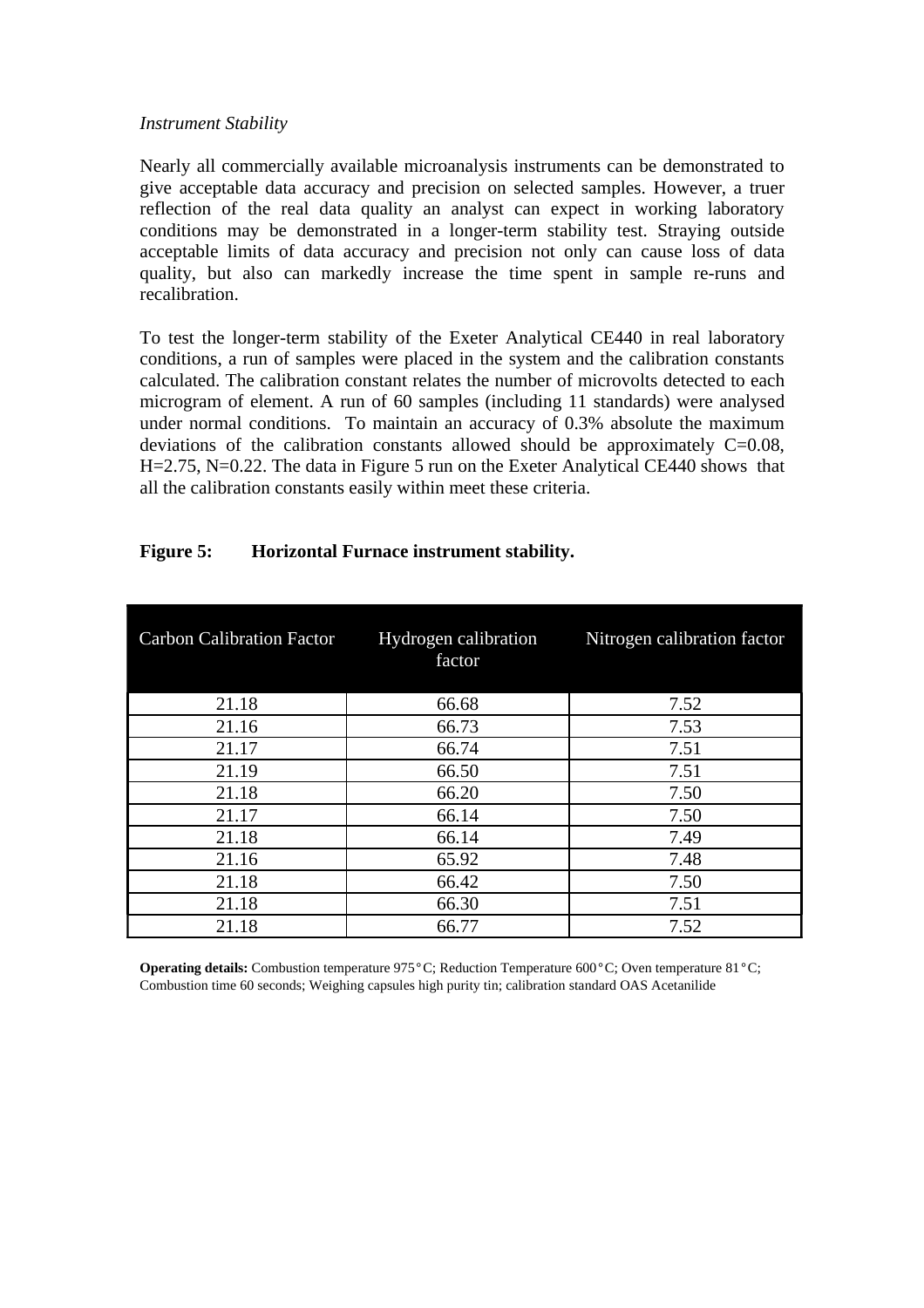# *Demanding sample types*

Considerable variance in instrument performance can also be seen with more demanding samples. The example of time dependent combustible samples, earlier in this article, gave an example of how horizontal systems provide considerably better results with demanding samples. Another example of the benefits a horizontal system can offer is the ability to use rigid wall tin containers for the analysis of volatile liquids. With horizontal furnace analysers sample residue is removed between samples eliminating the chance of residue build up from the heavier rigid wall containers that are necessary for volatile liquid analysis. The use of rigid wall tin containers allows samples to be sealed with a cold weld device that enables routine encapsulation of even the most sensitive samples such as volatile liquids and air sensitive materials. The results in Figure 6 were derived from analysis of volatile fuel samples, the samples were sealed using a cold weld sealing device. The sample was analysed 10 times.

| Sample Run         | $\%C$ | %H    |
|--------------------|-------|-------|
|                    | 86.90 | 13.07 |
| $\overline{2}$     | 87.05 | 13.14 |
| 3                  | 86.94 | 13.15 |
| 4                  | 86.94 | 13.14 |
| 5                  | 87.00 | 13.12 |
| 6                  | 86.90 | 13.12 |
| 7                  | 86.68 | 13.06 |
| 8                  | 86.84 | 13.07 |
| 9                  | 86.75 | 13.03 |
| 10                 | 87.01 | 13.13 |
| <b>Mean Values</b> | 86.90 | 13.10 |

# **Figure 6: Attainable accuracy and precision on volatile samples.**

**Operating details:** Combustion temperature 975°C; Reduction Temperature 600°C; Oven temperature 81°C; Combustion time 60 seconds; Weighing capsules high purity tin; calibration standard OAS Acetanilide

# *Ease of Use*

Ease of use is a commonly made claim from almost all microanalysis instrument suppliers. It has many contributory factors including simple attainment of accurate and precise results, ability to cope with wide ranging sample types and design features removing the need for constant system re-optimisation.

The Exeter Analytical Model CE440 Elemental analyser with its horizontal furnace design, is a fully automated CHN/O/S elemental analyser. The system and its Windows based operating software has been designed to reduce human error and incorporates extensive automation and diagnostic processes, along with comprehensive reporting facilities, enabling easy integration into other software packages. In today's laboratory environment such features should be considered as a minimum requirement of any analytical system.